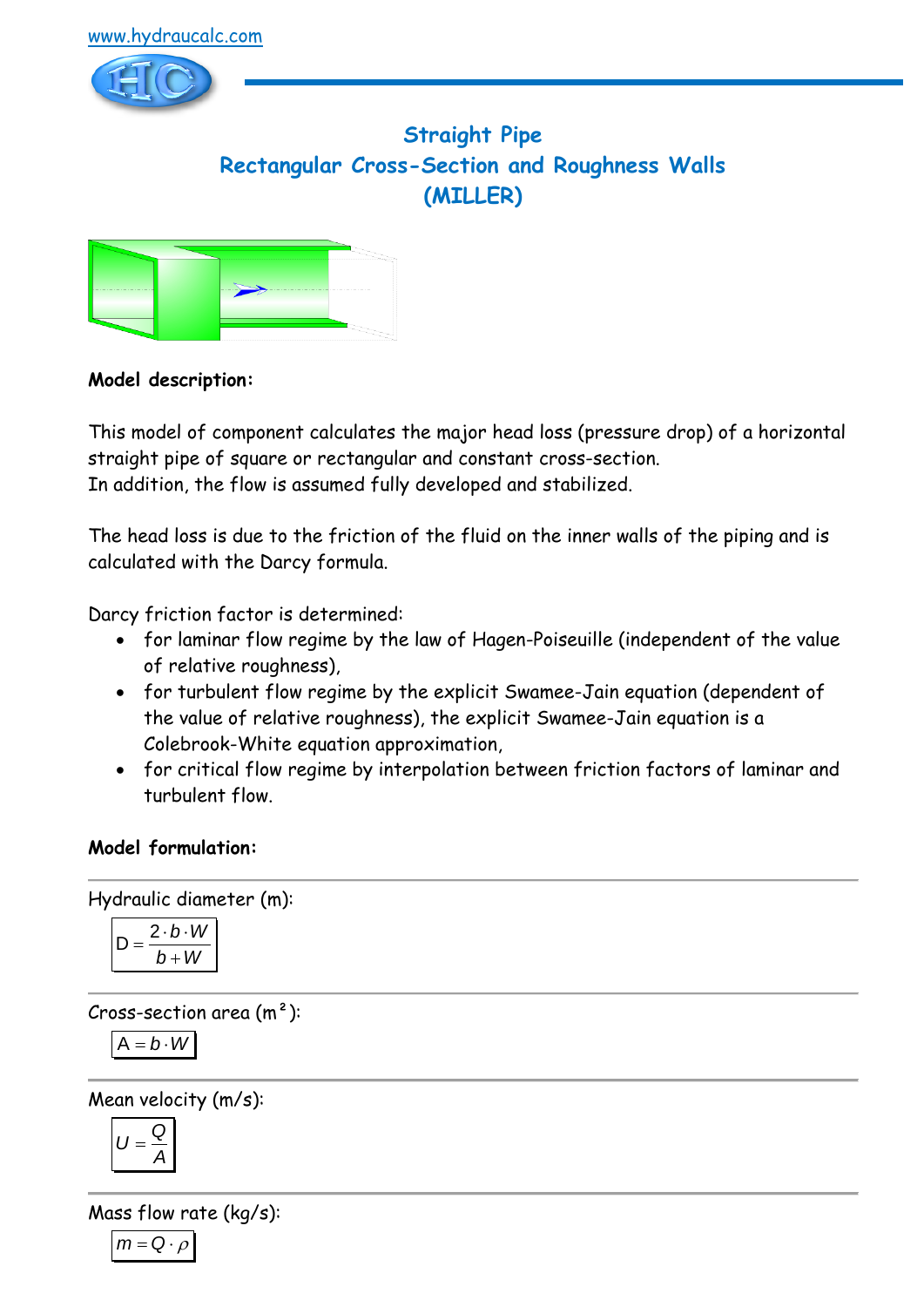Fluid volume in the pipe  $(m<sup>3</sup>)$ :

$$
V = A \cdot L
$$

Fluid mass in the pipe (kg):

$$
M = V \cdot \rho
$$

Reynolds number:

$$
Re = \frac{U \cdot D}{v}
$$

Laminar flow coefficient:



Darcy friction factor:

I laminar flow regime (Re  $\leq$  2000):

Hagen-Poiseuille law

$$
f=\frac{Cf}{Re}
$$

([1] equation 8.7)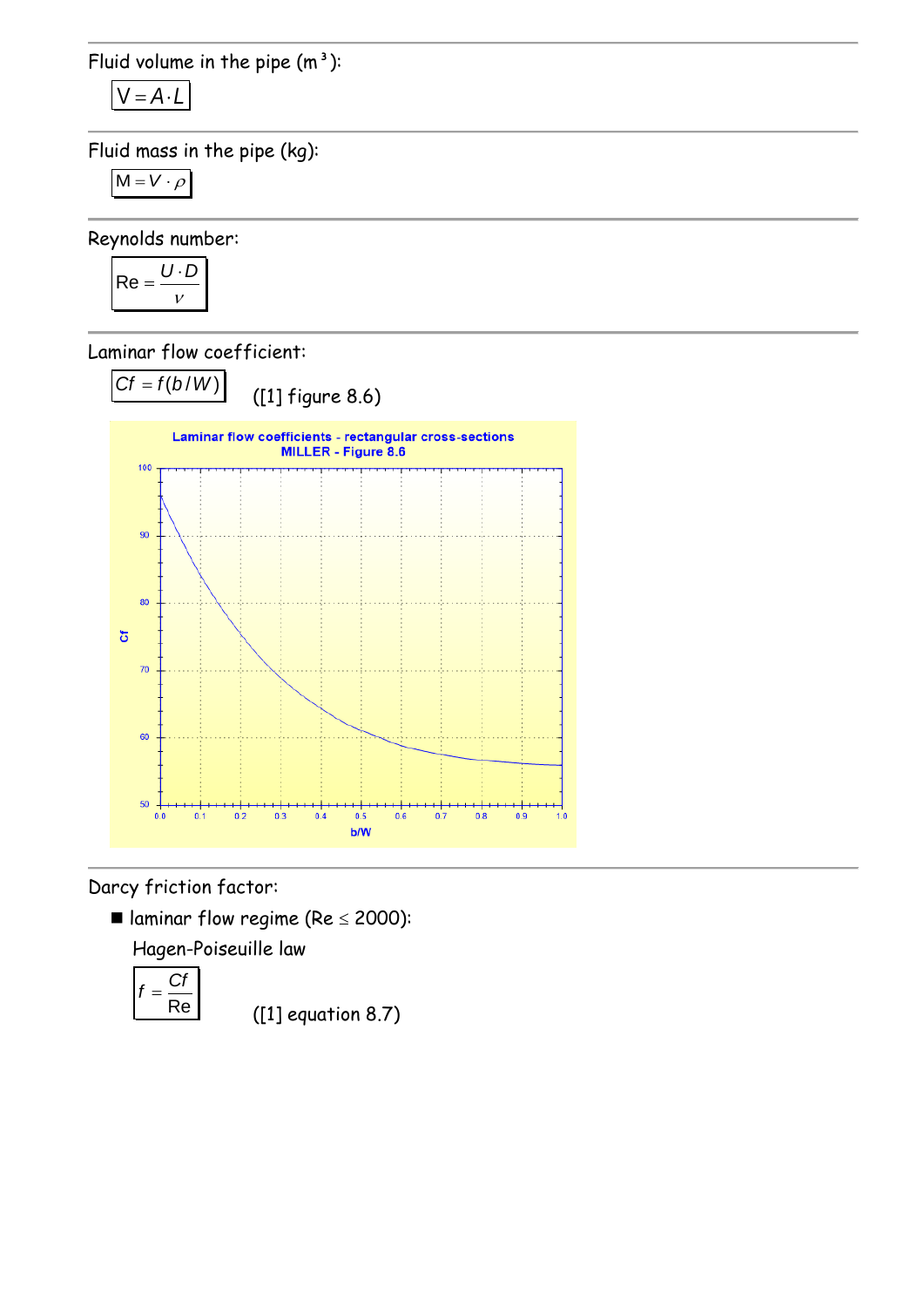

 $\blacksquare$  turbulent flow regime - transition region and complete turbulence region (Re  $\geq$ 4000):

Swamee-Jain equation (Colebrook-White equation approximation)

$$
f = \frac{0.25}{\left[\log\left(\frac{k}{3.7 \cdot D} + \frac{5.74}{Re^{0.9}}\right)\right]^2}
$$

([1] equation 8.4)

Reynolds number corresponding to the beginning of complete turbulence:

$$
Re''_{lim} = \frac{560}{\overline{\Delta}}
$$

([2] diagram 2.4)

Transition region

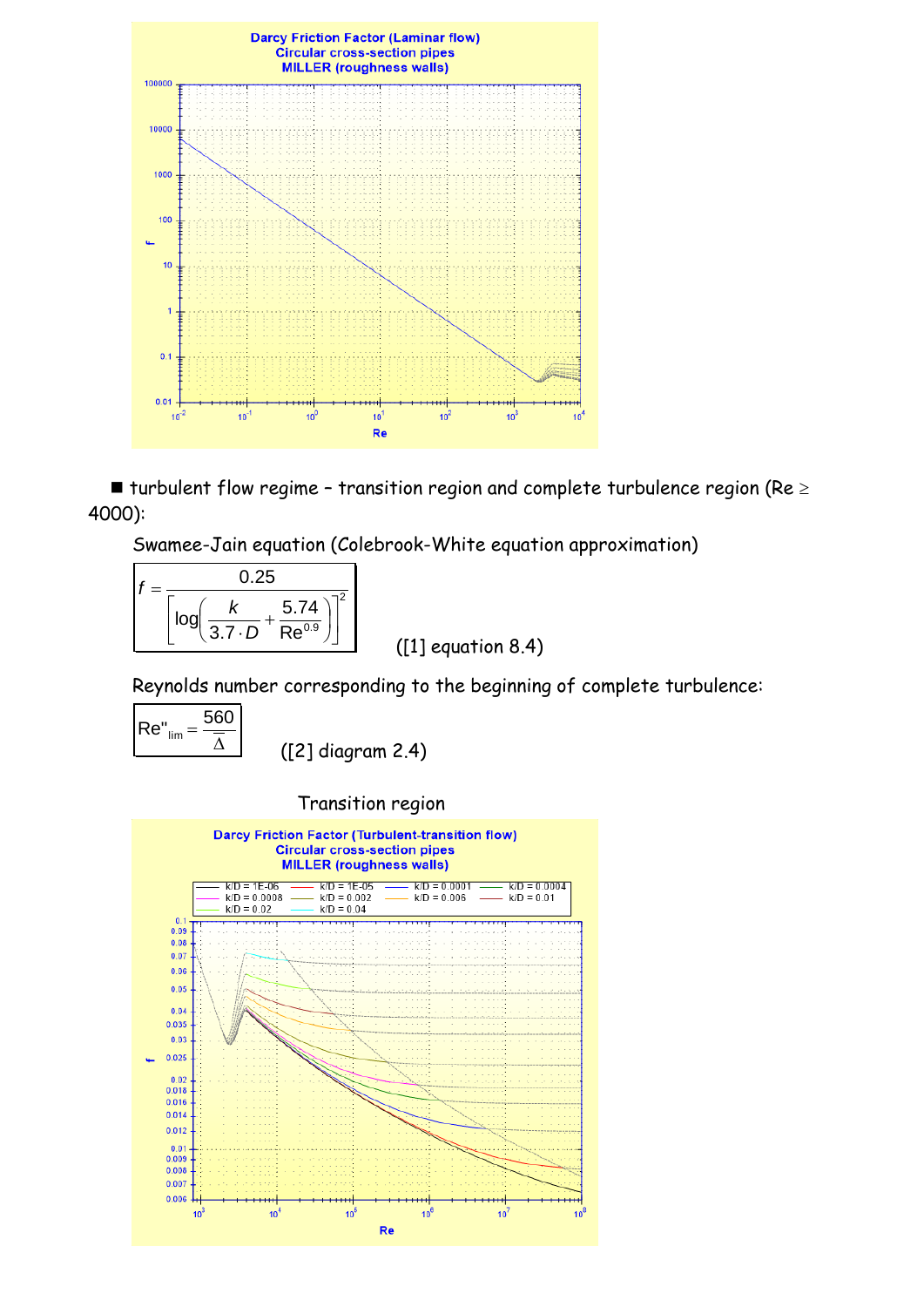

 $\blacksquare$  critical flow regime (2000 < Re < 4000): cubic interpolation

 $f = (X1 + R \cdot (X2 + R \cdot (X3 + X4)))$  ([3]) with:  $X4 = R \cdot ($ <br>*FA* = Y3<sup>-2</sup>  $Y2 = \frac{k}{3.7 \cdot D} + \frac{5.74}{Re^{0.9}}$  $3 = -0.86859 \cdot ln \left( \frac{k}{3.7 \cdot 0} + \frac{5.74}{4000^{0.9}} \right)$  $R = \frac{Re}{228}$ 2000  $x = 2000$ <br> $X = 7.FA - FB$ *X1* = 7 · *FA – FB*<br>*X2 =* 0.128 – 17 · *FA* + 2.5 · *FB X*2 = 0.128 – 17 · *FA* + 2.5 · *FB*<br>*X*3 = –0.128 + 13 · *FA* – 2 · *FB X*3 = -0.128 + 13 · *FA* - 2 · *FB*<br>*X*4 = *R* · (0.032 – 3 · *FA* + 0.5 · *FB*)  $2 - \frac{0.00514215}{Y2 \cdot Y3}$  $\frac{k}{3.7 \cdot D} + \frac{5.74}{4000}$ *FB FA Y Y*  $=\frac{k}{3.7 \cdot D} + \frac{5.74}{Re^{0.5}}$  $Y3 = -0.86859 \cdot ln\left(\frac{k}{3.7 \cdot D}\right)$  $= Y3^{-}$ = Y3<sup>-2</sup><br>= FA· $\left(2-\frac{0.00514215}{Y2\cdot Y3}\right)$ 3.7 · D Re<sup>0.9</sup><br>= -0.86859 · In  $\left(\frac{k}{3.7 \cdot D} + \frac{5.74}{4000^{0.9}}\right)$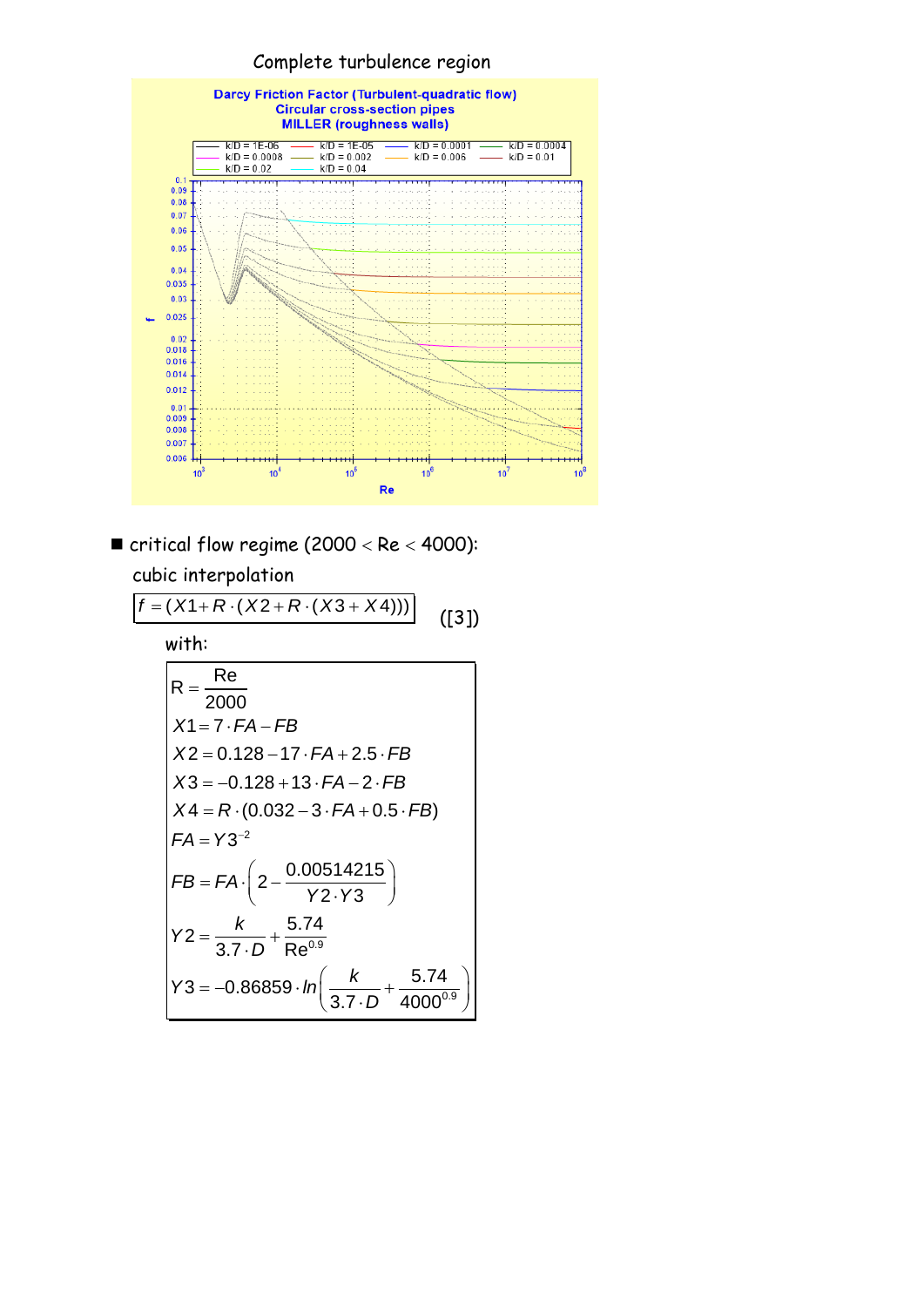

### all flow regimes:



Friction pressure loss coefficient:

$$
K_f = f \cdot \frac{L}{D}
$$

([1] equation 8.3)

Total pressure loss coefficient (based on the mean pipe velocity):

$$
K = K_{f}
$$

Total pressure loss (Pa):

$$
\Delta P = K \cdot \frac{\rho \cdot U^2}{2}
$$

([1] equation 8.1b)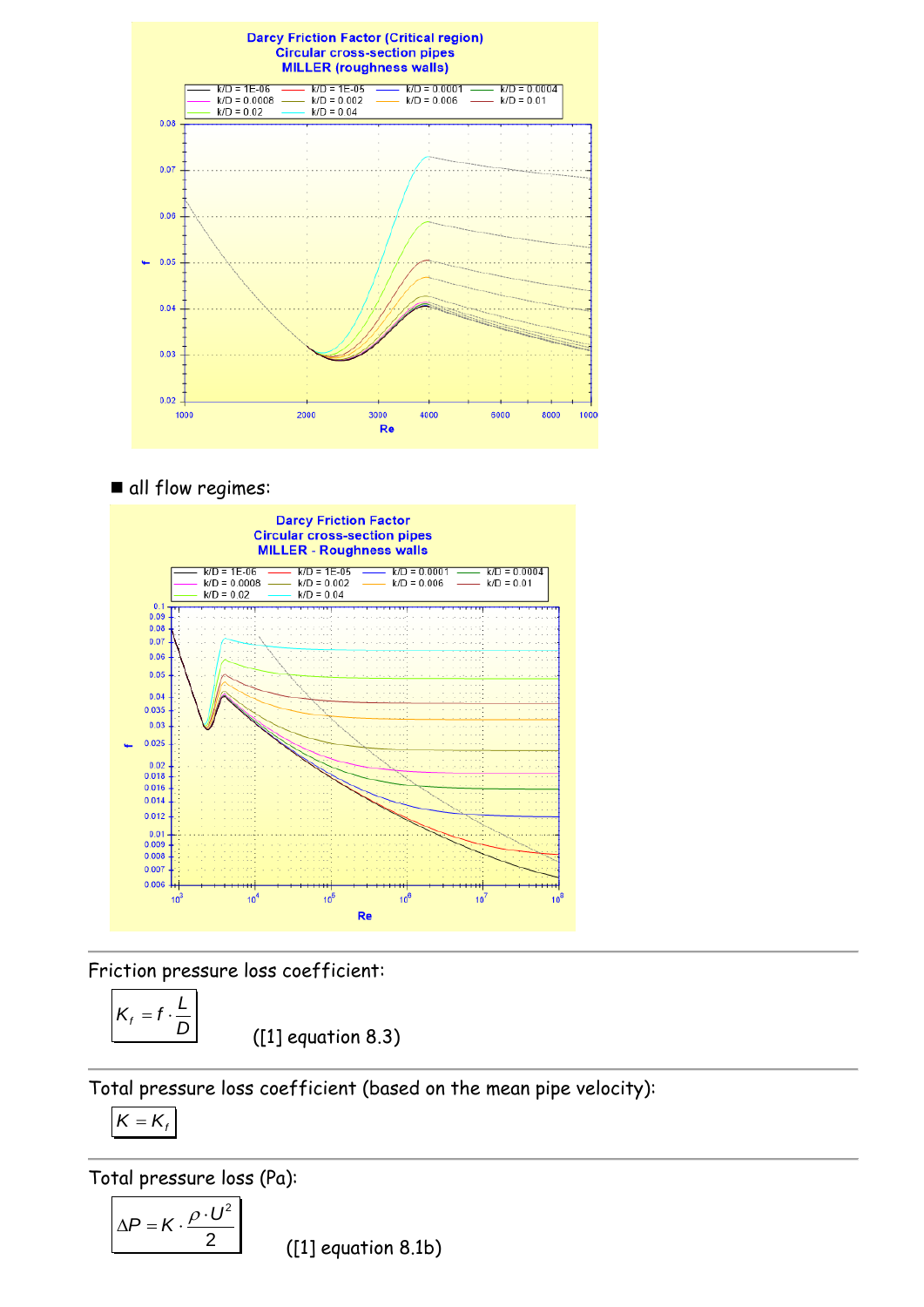Total head loss of fluid (m):

 $2 \cdot g$  $\Delta H = K \cdot \frac{U}{2}$ 2

([1] equation 8.1a)

Hydraulic power loss (W):

 $Wh = \Delta P \cdot Q$ 

## **Symbols, Definitions, SI Units:**

| W            | Cross-section width (m)                                                |
|--------------|------------------------------------------------------------------------|
| b            | Cross-section breadth (m)                                              |
| D            | Hydraulic diameter (m)                                                 |
| A            | Cross-section area $(m2)$                                              |
| Q            | Volume flow rate $(m^3/s)$                                             |
| m            | Mass flow rate (kg/s)                                                  |
| U            | Mean velocity (m/s)                                                    |
| L            | Pipe length (m)                                                        |
| V            | Fluid volume in the pipe $(m^3)$                                       |
| M            | Fluid mass in the pipe (kg)                                            |
| Re           | Reynolds number ()                                                     |
| $Re''$ lim   | Nombre de Reynolds correspondant au début de la turbulence complète () |
| Cf           | Laminar flow coefficient ()                                            |
| k            | Absolute roughness of walls (m)                                        |
| $\mathsf{f}$ | Darcy friction factor ()                                               |
| $K_f$        | Friction pressure loss coefficient ()                                  |
| K            | Total pressure loss coefficient (based on the mean pipe velocity) ()   |
| $\Delta P$   | Total pressure loss (Pa)                                               |
| $\Delta H$   | Total head loss of fluid (m)                                           |
| Wh           | Hydraulic power loss (W)                                               |
|              |                                                                        |
| $\rho$       | Fluid density $(kg/m^3)$                                               |
| $\mathbf{V}$ | Fluid kinematic viscosity $(m^2/s)$                                    |
| 9            | Gravitational acceleration $(m/s^2)$                                   |

### **Validity range:**

- any flow regime: laminar, critical and turbulent (Re  $\leq 10^8)$
- $k/D \le 0.05$
- stabilized flow

### **Example of application:**